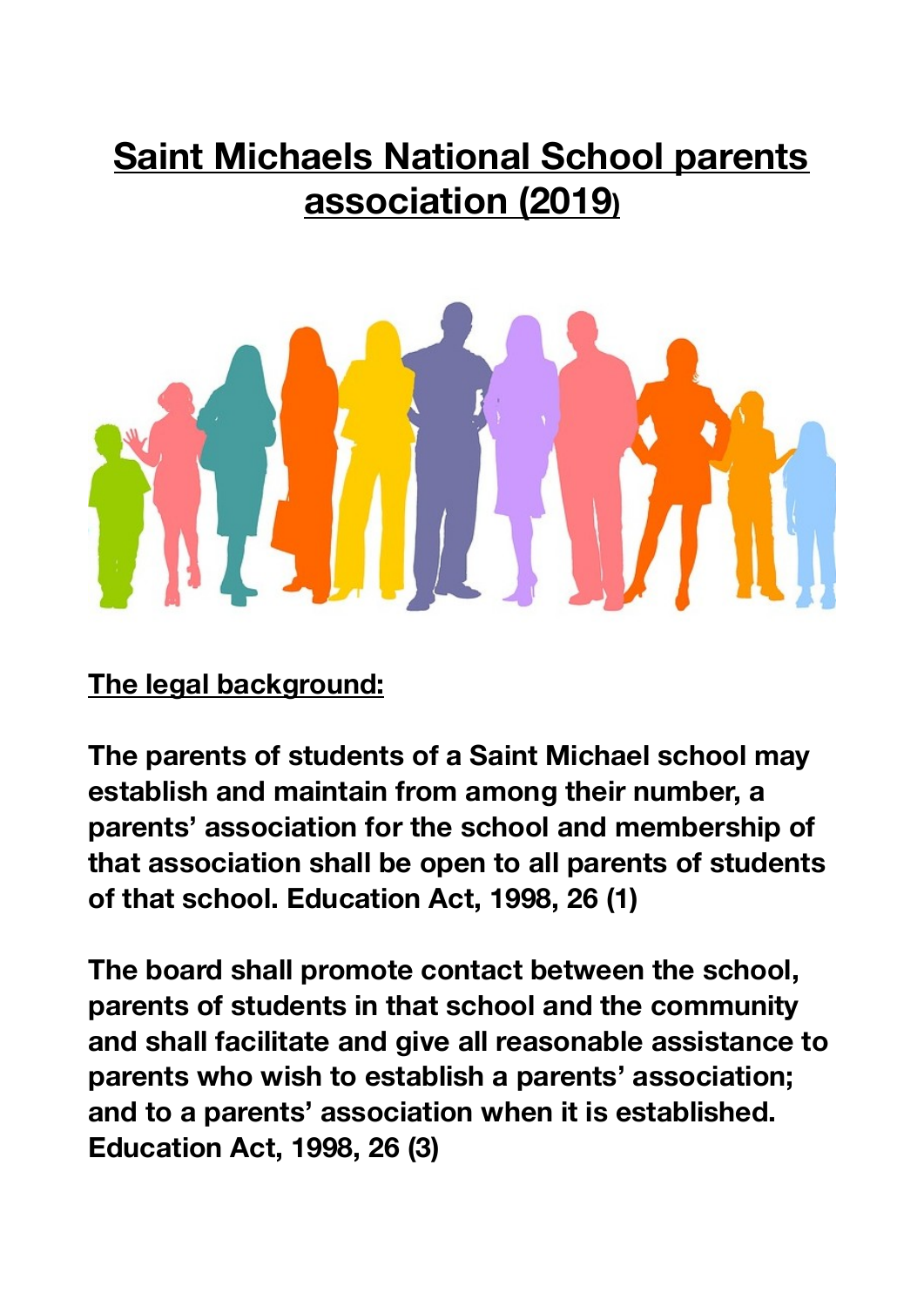**The parent association is the structure through which the parents/guardians in a school can work together for the best possible education for their children. All parents/guardians of children in the school are members of the association with a number of parents being elected to a committee.** 

**The parent association works with the principal, staff and the board of management to build effective partnership between home and school. Educational research on the involvement of parents in schools shows that children achieve better outcomes when parents and teachers work together.** 

**—————————————————————————** 

#### **WHAT DOES A PARENT ASSOCIATION DO?**

**As per the Education Act 1998 "A parents' association shall promote the interests of the students in a school in co-operation with the board, Principal, teachers and students of a school and for that purpose may advise the Principal or the board on any matter relating to the school and the Principal or board, as the case may be, shall have regard to any such advice".** 

**The parent association should work in partnership with the Principal and teachers in the development and review of school policies such as the anti-bullying policy, code of behaviour etc.**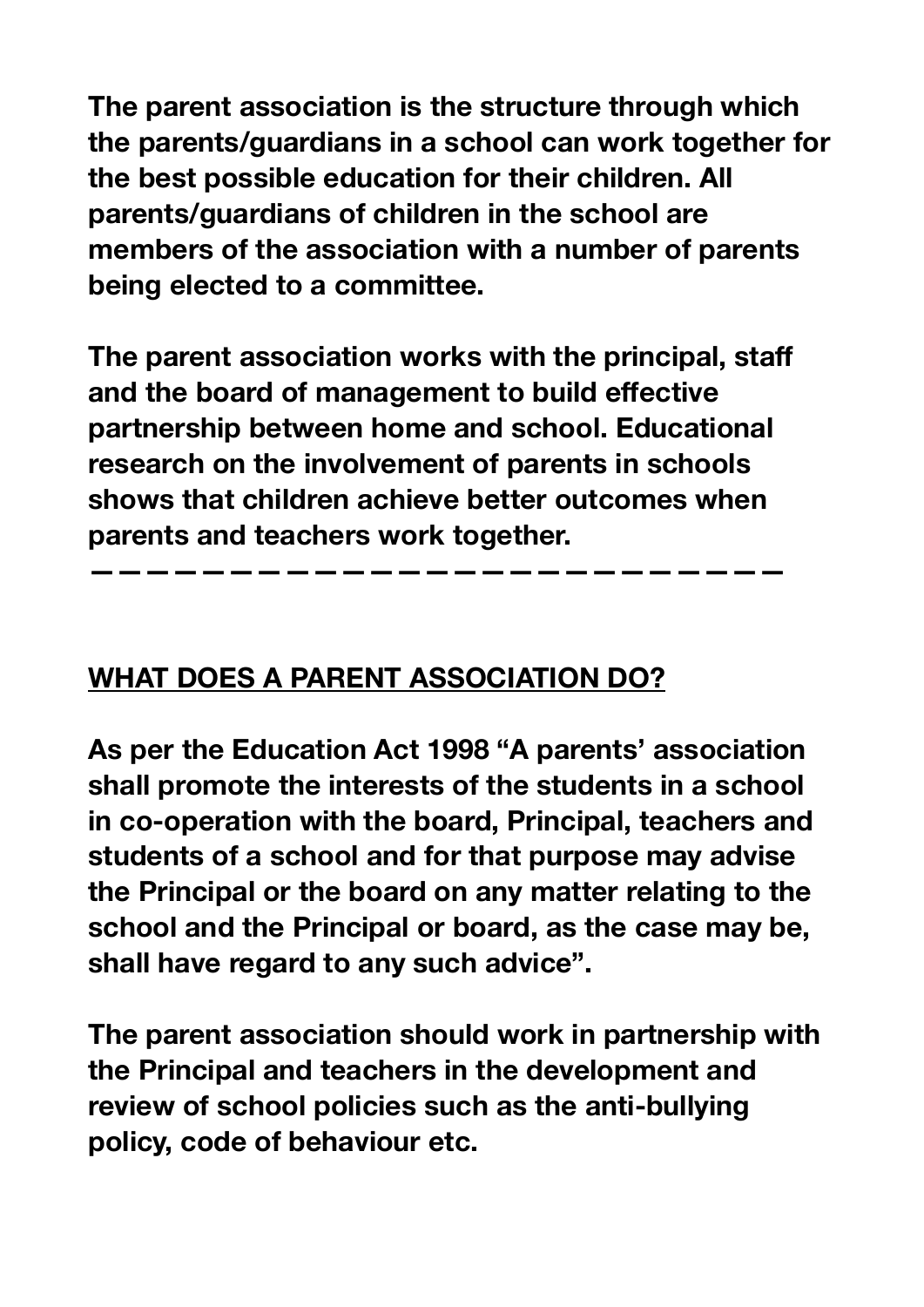**Parent associations can suggest and/or organise extracurricular activities with the agreement of the Board of Management, such as dancing classes, sports activities, social events etc.** 

**The parent association is a support for parents in the school.** 

**The parent association can invite speakers to address the parents on issues which are topical or relevant.** 

#### **WHAT THE PARENT ASSOCIATION DOES NOT DO?**

**The parent association is not a forum for complaint against either an individual teacher or parent. The Complaints Procedure is the mechanism .** 

#### **How does it work?**

**Choosing a Chairperson for this meeting; this could be the Chairperson of the Board of Management, one of the Parents Representatives on the Board, the Principal teacher or any parent.** 

**A committee is elected, by asking for nominations from the parent body, which should be as representative as possible of all parents in the school.** 

**The committee at its first meeting after being voted in at the AGM will elect its officers, Chairperson, Vice Chairperson, Secretary, Treasurer and any other officer deemed necessary.**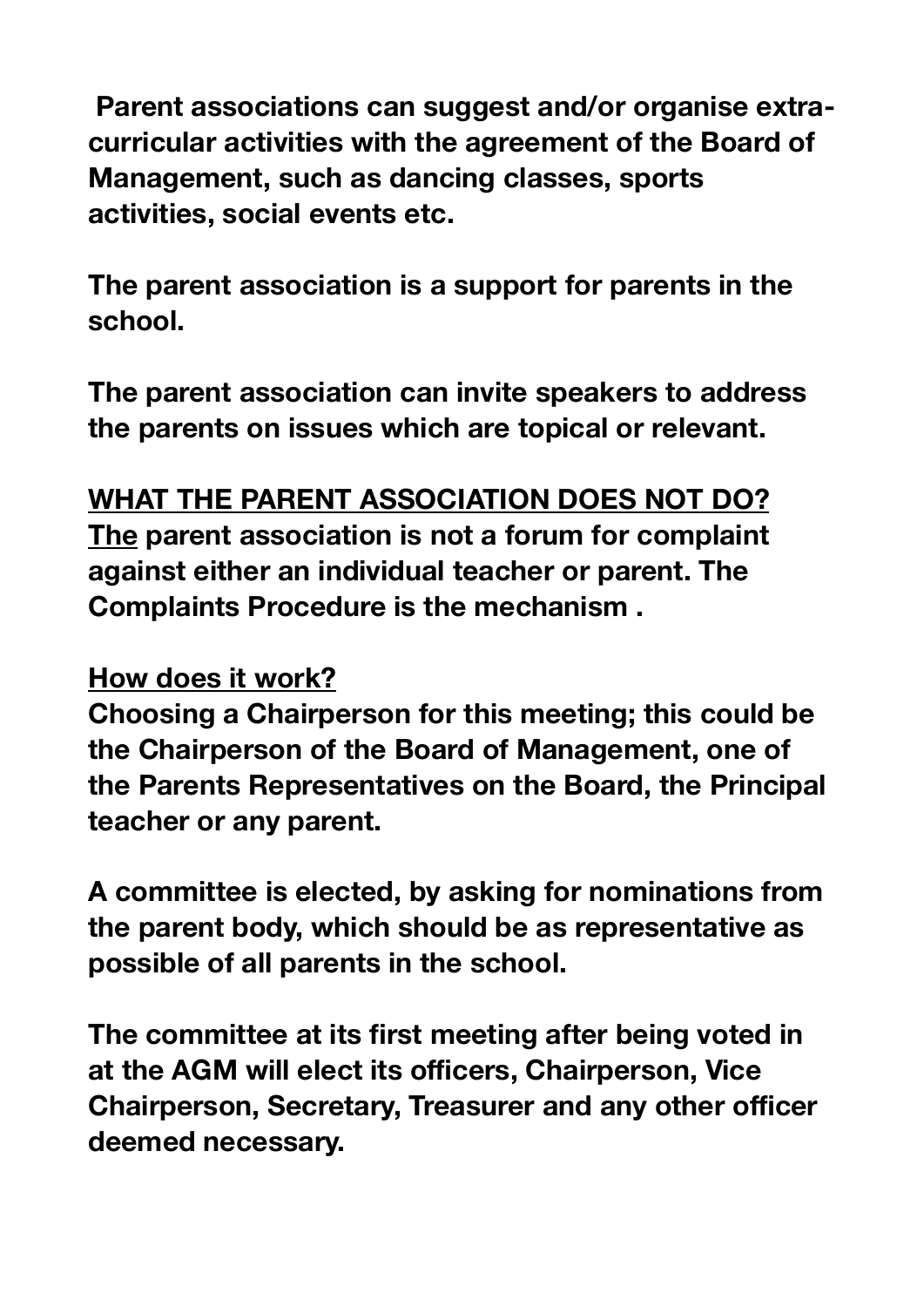**One of the functions of the new committee will be to draw up a set of how we will best work together.. See "Working Effectively as a Parent Association" booklet available from NPC.** 

**The constitution will be reviewed and passed by the new committee.** 

### **FURTHER INFORMATION AND SUPPORT**

**NPC offers training for new parent associations on the role and functions of The Parent Association.** 

**The Parent Association has an important role to play within the school and in supporting parents to be involved in their children's education. The Parent Association is ideally situated to be the link between home and school and should be actively engaging with all of the parents in the school.** 

**They should be information givers and information receivers for all of the parents on how to create positive parental involvement in the home and in the school.** 

**The Parent Association should work with the teaching staff to identify ways to support and encourage parents to be actively involved in their children's learning and to look at ways for parents to avail of opportunities to participate in family literacy programmes either in local libraries, VECs or in local community groups.**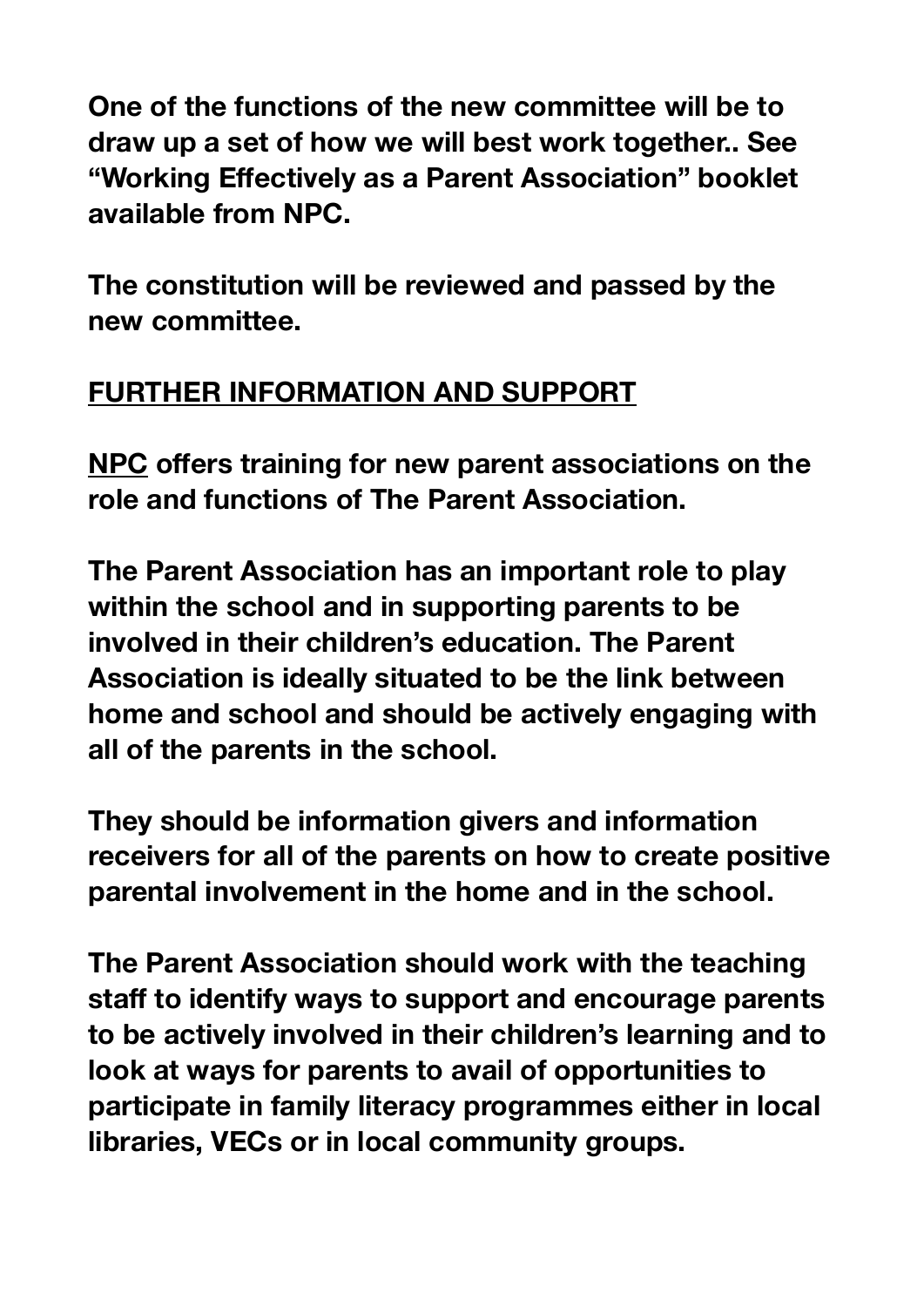## **Roles within the school:**

# **CLASS TEACHER**

**The person your child will spend most time with in school is their class teacher. This is the person you should contact if there is anything you need to talk to the school about. There may be a policy in your school which will outline how and when you should contact the teacher. If you have not been given this and you need to speak to the teacher ring the school and ask for an appointment or give the teacher a note at the beginning or the end of the school day.** 

## **PRINCIPAL**

**The Principal teacher has the responsibility for managing** 

**the day to day running of the school. In smaller schools the Principal has to also teach a class in addition to this responsibility.** 

**If there is a serious situation which you need to discuss with the school you may need to contact the Principal. Please phone the school and ask for an appointment. In our school there is a deputy Principal who assists the Principal and takes on duties when the Principal is absent.** 

## **SPECIAL NEEDS ASSISTANTS**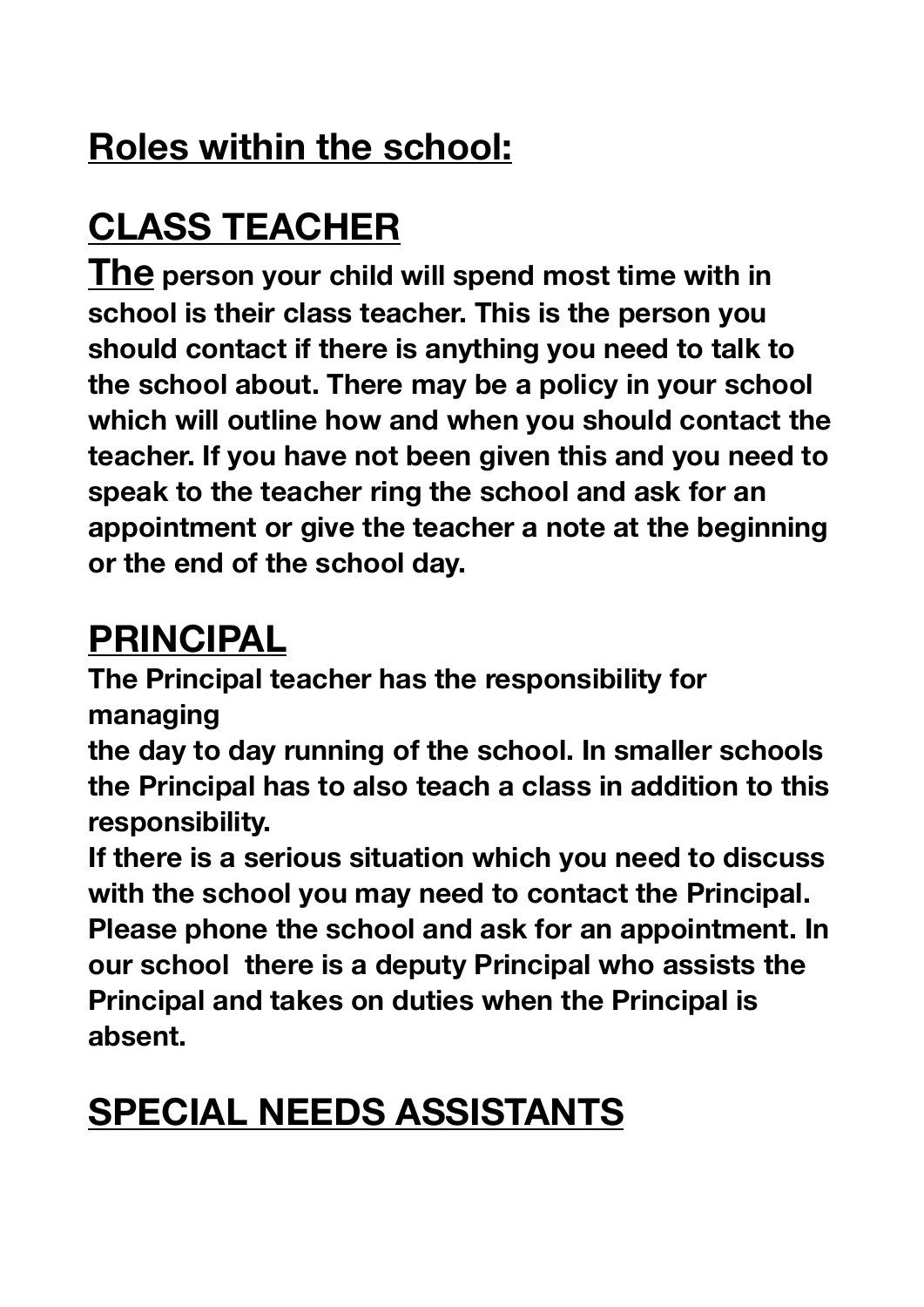**Special Needs Assistants (SNA) play an important role in assisting teachers to support children with special educational needs and significant care needs.** 

## **SUPPORT TEACHERS**

**Support teachers are allocated to all schools. These teachers help children access the curriculum as and when they are needed and are an additional teaching support for the school and class teacher.** 

## **SCHOOL SECRETARY**

**This person will often be your first point of contact when you get in touch with the school. They may answer the phone, take messages, make appointments etc.** 

### **CARETAKER**

**We have a Caretaker who looks after the day to day maintenance .** 

## **BOARD OF MANAGEMENT**

**Every school has a Board of Management who is responsible for the overall management of the school. The Board is put in place by the Patron of the school. (the Church of Ireland). The Board of Management is responsible for ensuring the rules for national schools are followed and the curriculum is adhered to. They are also responsible for the employment of teachers and a Principal and making sure the school building is safe, warm, insured etc.**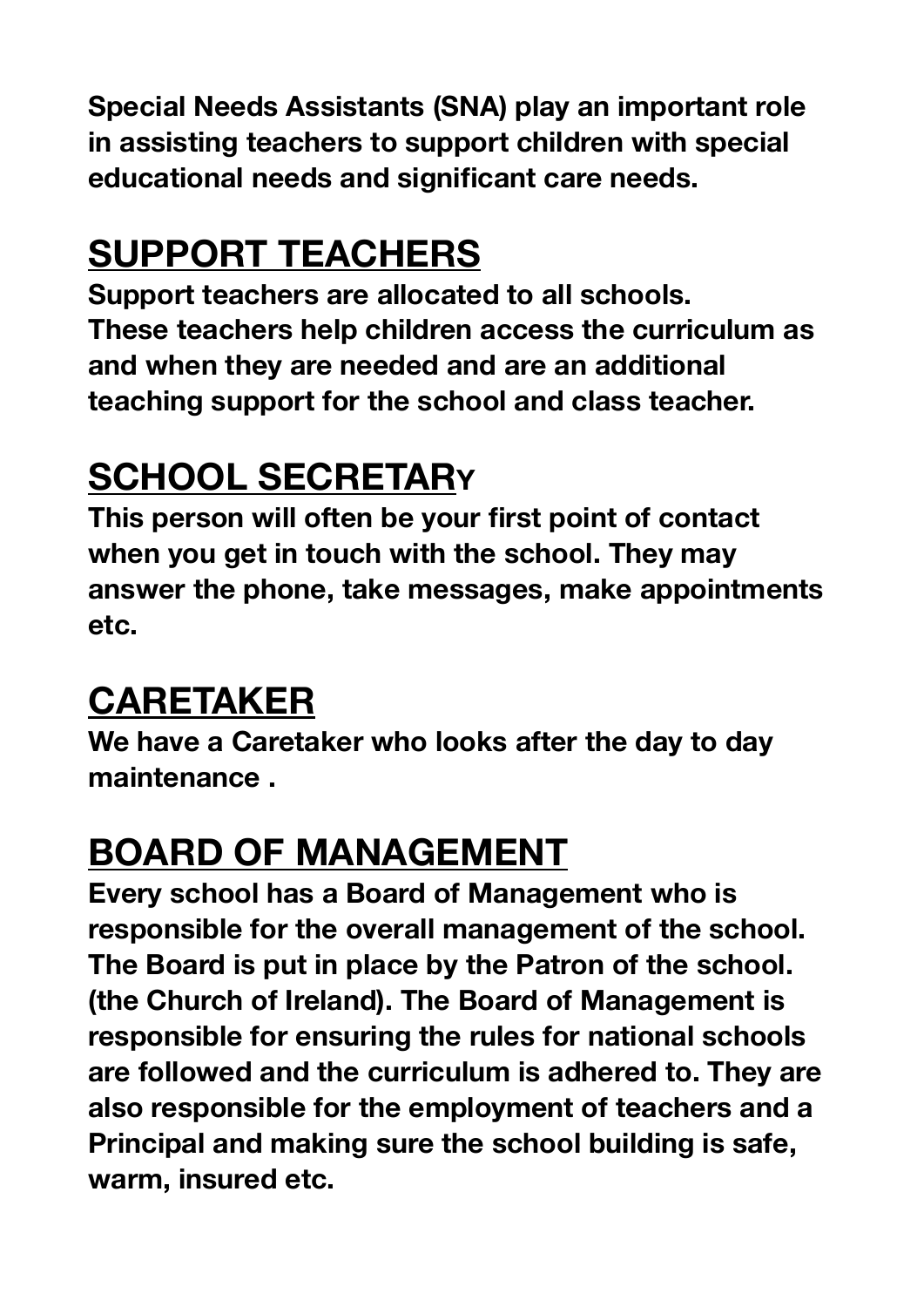# **PARENTS' ASSOCIATION COMMITTEE**

**The Parents' Association is the structure through which the parents/guardians in a school can work together for the best possible education for their children. All parents/guardians of children in the school are members of the association with a number of parents being elected to a committee. The Parents' Association works with the principal, staff and the board of management to build effective partnership between home and school.** 

## **St Michaels National School parent association:**

**The purpose of this committee shall be to provide every parent of an enrolled child with opportunities to assist in the development of activities that address their interests and needs and that support the education and healthy development of their children.** 

**Officers on the Parent Committee** 

**Chairperson** 

- **● Organizes and leads the Parent Committee**
- **● Calls the meeting to order and chairs the meetings**
- **● Works with other parents and appropriate staff in the center (or home-based option)**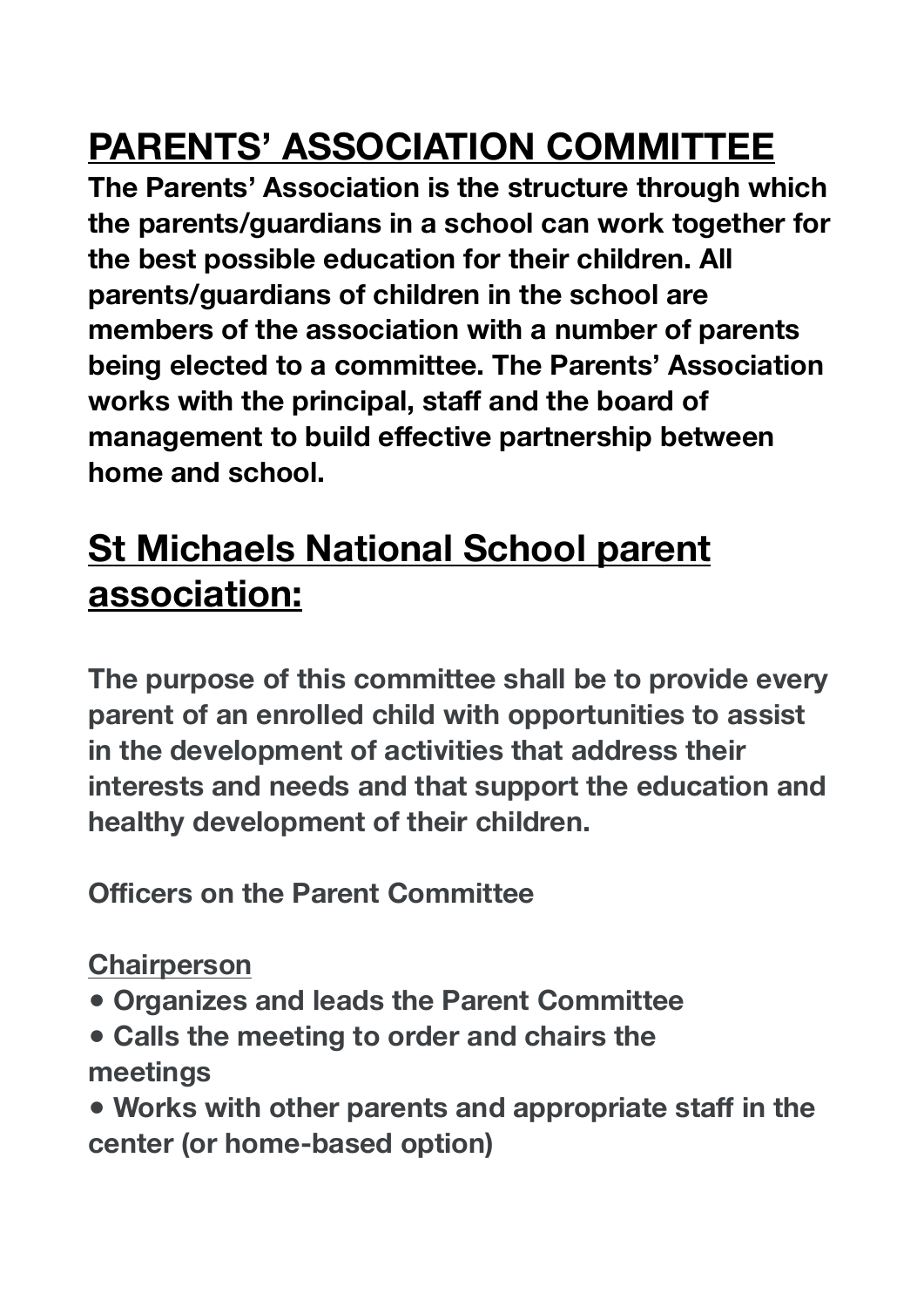- **● Learns about center-based / home-based policies and practices**
- **● Encourages and motivates parents to get involved**
- **● Gets involved in community events that impact Head Start/Early Head Start**
- **● Keeps a positive attitude about the center (or homebased)**

#### **Vice-Chairperson**

- **● Substitutes for the Chairperson in his/her absence**
- **● Assists the chairperson as needed**
- **● Becomes the chair in the event of resignation, etc.**

**Secretary** 

**● Takes minutes of meetings, reads minutes from last meetings** 

**● Helps the chairperson organize the agenda and signin sheets** 

- **● Posts Parent Committee minutes and or sends minutes home to parents**
- **● Reminds parents about meetings and/or activities by mail, letters, postcards, e-mails, phone, etc.**
- **●Assists with meeting logistics, room set up, etc.**
- **●Treasurer**
- **● Keeps a record of the Parent Activity Fund usage, policy and procedure**
- **●Submits reports to Parent Committee as appropriate**